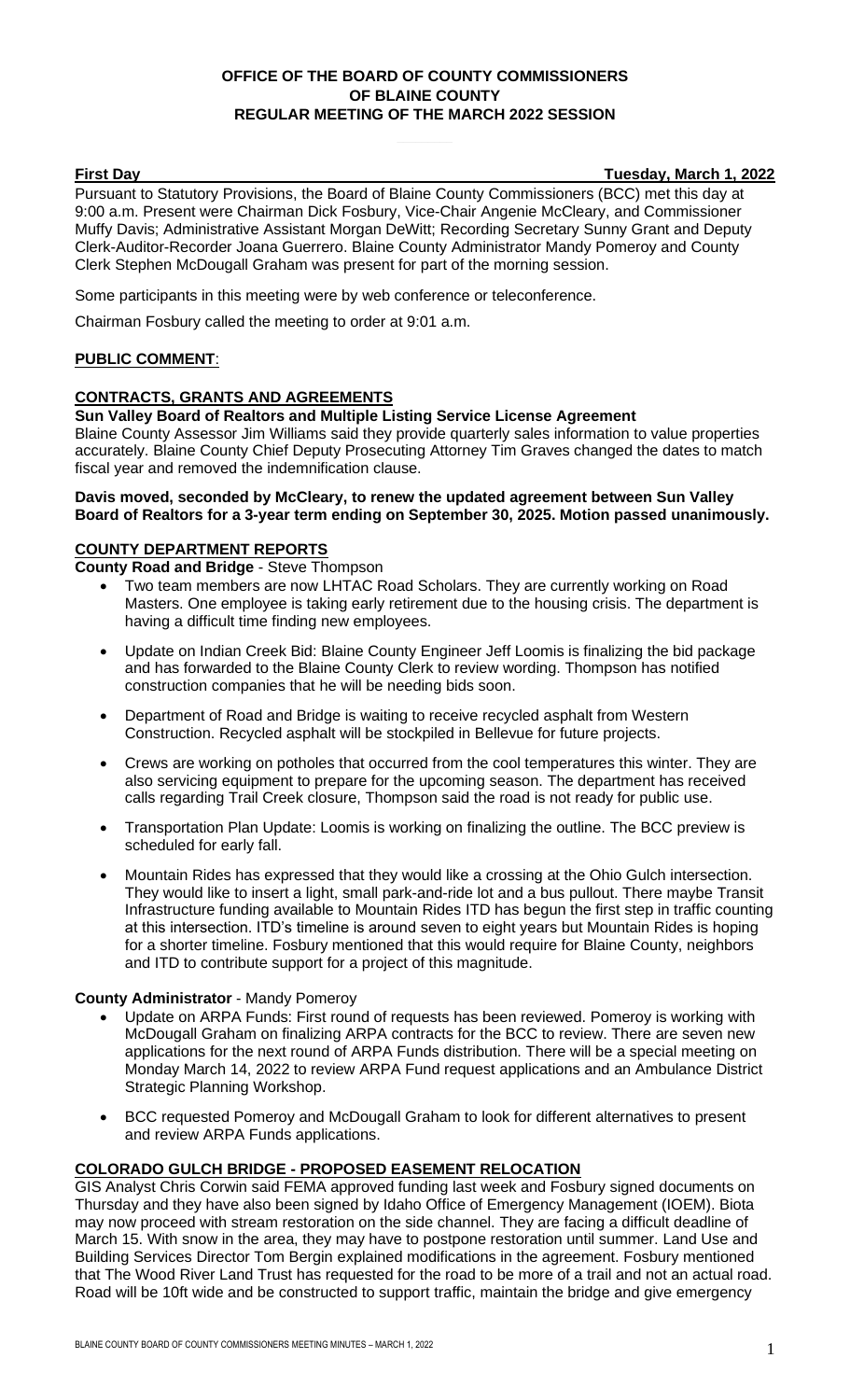access. Blaine County Floodplain Manager Kristine Hilt received a request for a minor modification to the existing stream modification. Hilt wants to discuss flood concerns within her department before the final agreement goes to the BCC. The permit holders requested for wood plant material to construct project. They would like to use vegetation that is removed from the site. Fosbury mentioned that there is no final design on the type of culvert for the second channel. BCC in agreement with the bridge alignment, and would like for agreement to be presented to WRLT and begin project as soon as possible.

#### **CONSIDERATION FOR REGIONAL HOUSING COORDINATION SERVICES PROPOSAL WITH AGNEW-BECK**

Ketchum Housing strategist Carrisa Connelly contracted Agnew-Beck to consult The Ketchum Housing Action Plan in the housing crisis. Agnew-Beck presented a PowerPoint regarding services they provide. Fosbury stated that Blaine County is already participating with The Ketchum Action Plan in regards to housing needs. Ketchum could designate funds from their LOT to go towards housing. Agnew-Beck stated that they will be focusing on The Ketchum Action Plan.

Fosbury and McCleary are both questioning if this would be something that falls under The Blaine County Housing Authority. BCHA was created for housing and development of affording housing for the whole county. Connelly, expressed that they are creating an action plan for Ketchum within months. Working on an action plan for the county would take more time.

Sustainably Manager Lynne Barker is also on The Ketchum Action Plan committee. Barker expressed that this should be a regional effort because Ketchum can't alleviate the housing crisis alone. She suggested that it would be beneficial if the County made a small investment. Agnew-Beck could then expand outside the City of Ketchum. Fosbury would like for local authorities to discuss if this is something they want to participate in, and how it would be organized.

## **APPOINTMENT OF BECKY LOPEZ TO BCHA BOARD FOR FIVE YEAR TERM**

**McCleary moved, seconded by Davis, to appoint Becky Lopez for a five-year term to begin March 1, 2022 and expire March 1, 2027. Motion passed unanimously.**

## **BREAK**

## **COVID UPDATE**

## **Blaine County COVID-19 Risk Level Plan** –

Blaine County's risk level is at a high risk, but cases are declining. Blaine County School District modified the mask requirements to optional as of March 1, 2022. City of Hailey still has the mask mandate in effect. County policy regarding COVID sick time will remain intact.

# **BOARD of COUNTY COMMISSIONER'S REPORTS**

## **Letter of Opposition to House Bill 631**

McCleary facilitated a letter to go to the state legislature in opposition to House Bill 631 which would remove all local ability to manage a pandemic or health crisis in the future. House bill 631 would prohibit the requirement of face masks in any jurisdiction.

## • **South Central Public Health Board Meeting**

In the meeting McCleary attended they decided on what policy hand book they were going to adopt. Policy handbook needed to be in place by March 1, 2022 for insurance purposes.

## • **Idaho Association of Counties Property Tax Replacement Discussion**

Legislators are proposing to increase sales tax to the highest in the United States. Those funds would be used to reduce property taxes in certain cases. It is not clear how this would be implemented or managed. McDougall Graham is expecting a county level analysis from IAC that would be compared to local analysis. The tax bill is in the draft stage and is scheduled to be introduced July 1<sup>st</sup>. This bill would impact temporary and permanent levies like the Land, Water and Wild Life Levy.

## • **Southern Idaho Solid Waste February Board Meeting**

Fosbury requests for proposals to provide engineering services for the district for the next 5 years. They received seven different proposals from in and out of state companies. Fosbury was involved in the evaluation and assisted in putting together recommendations for the BCC. Fosbury and Lynn Barker are reviewing proposals from international and local companies. Per state code it's required to have a set list of five consultants.

## • **Housing Action Plan**

Regarding the eviction of the twenty families in the community house district, Fosbury sent out communication asking for public support and humanitarian housing offers. Property owner aided the relocation of two of the families. He also offered a rebate for the last two months of rent if they vacate the premises on May 31, 2022. Landlord is evaluating what units are relocatable and searching for alternate locations.

Fosbury is discussing federal housing requirements by IHFA. These requirements limit who qualifies for housing at the Blaine Manor. ARCH is working on a grant that will help families that need housing but don't meet federal requirements. Half of Blaine County's applicants looking for housing don't meet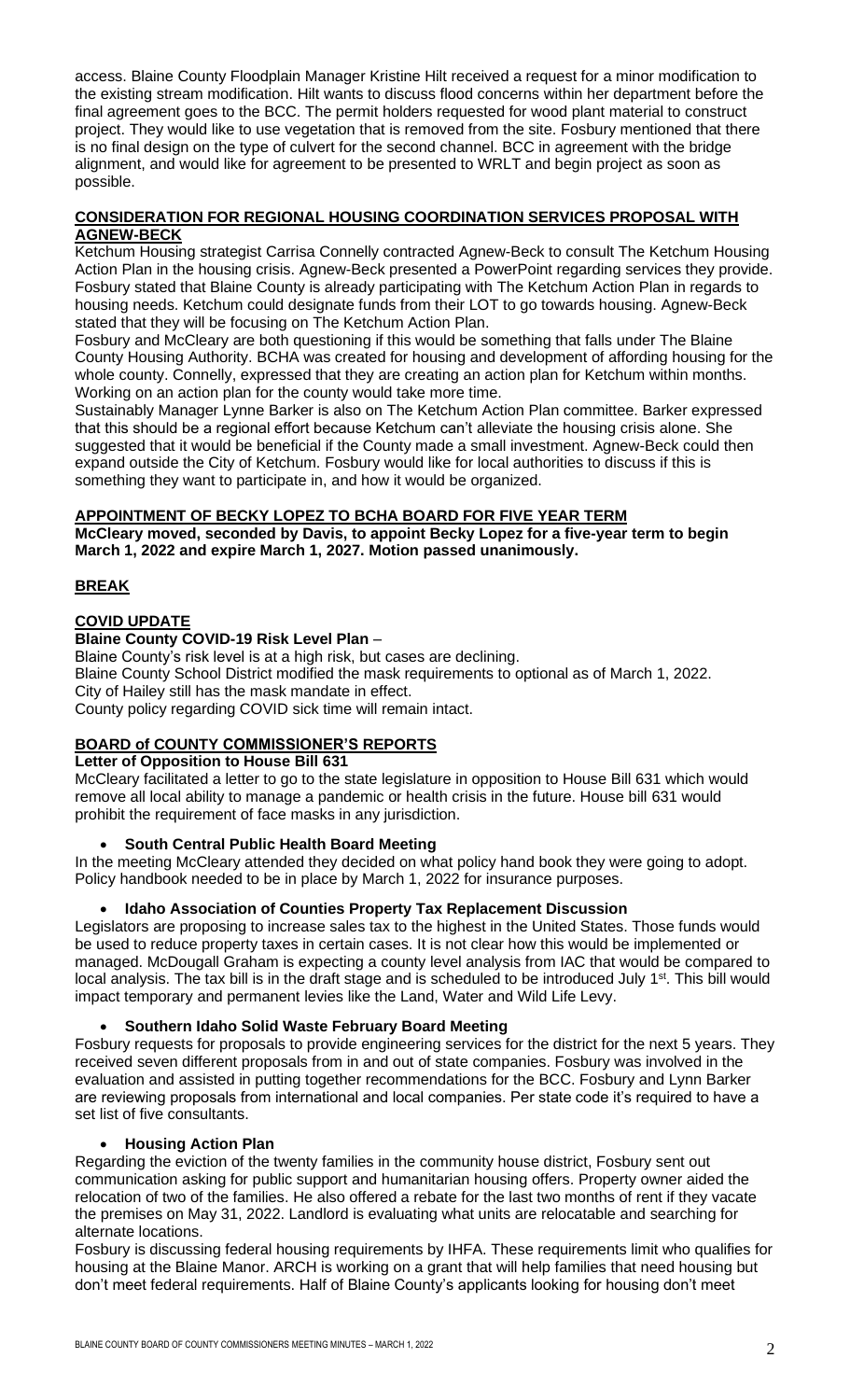federal requirements. The Blaine County Housing Authority currently has two hundred and seventy families on the waiting list.

## • **Other**

McCleary attended a panel regarding seasonal winter wildlife and recreational issues. The webinar explained how the community can deal with seasonal restrictions in the future.

Davis attended the LatinX/US Task Force meeting. The Task Force is bringing Activist Dolores Huerta leader of United Farm Workers. She will be doing presentations all over the community on March 13<sup>th</sup>, 14<sup>th</sup> and 15<sup>th</sup> in honor of Women's Month.

City of Bellevue Council is working on an LOT initiative. This tax would provide funding and revenue to upgrade city streets. Hotels and short-term rentals would be taxed at 3%

The City of Bellevue is working on the sewer infrastructure capacity. Bellevue Mayor Goldman does not have the needed data from Keller Associates to determine the kind of funding Bellevue would be eligible for. Staff is currently recording flow meter data on excel spread sheets. Bellevue could qualify for ARPA and state funding.

#### **CONSENT CALENDAR**

Transfer of Beverage License Location Scout Wine & Cheese LLC dba Scout Wine & Cheese to 360 East Ave Unit 8, Ketchum.

#### **McCleary moved, seconded by Davis, to approve the Consent Calendar for Tuesday March 1, 2022. Motion passed unanimously.**

## **BREAK**

#### **LAND USE and BUILDING SERVICES HEARINGS**

**Title 9 Zoning Regulations Text Amendment - Tiny Homes on Wheels. A public hearing on and consideration of County-initiated amendments to Blaine County Code, Title 9, Zoning Regulations, Chapter 2, Definitions; and Chapter 3, Section 11: Accessory Dwelling Units, to allow Tiny Homes on Wheels as permissible types of housing. The amendments were initiated by the Board of Commissioners on October 12, 2021. The Planning & Zoning Commission recommended approval on December 9, 2021.** 

County Planner Alison Kennedy Read Public Notice.

**McCleary moved, seconded by Fosbury, that notice for this hearing was adequate. Motion passed unanimously.** 

#### • **New Concept for Blaine County: Tiny Homes**

Community Development Director Lisa Horwitz presented a PowerPoint presentation on Tiny Homes on Wheels (THOW). There is currently one THOW in the Meadows Trailer Park in Ketchum. Tiny Homes are a recreation vehicle that are 150 to 400 sq ft in size. It provides independent living facility for one or more persons. It has the permanent provisions for living, sleeping, eating and sanitation. THOW's have been certified by manufacture to meet ANSI 119.5 standards from the American National Institute. THOW are licensed by the State of Idaho as an RV. They are on wheels but not made for travel like an RV. Although it does have similar characteristics to a traditional home it is not considered a building. A THOW will receive a zoning review but it would not be reviewed by the building official. In order to be in compliance with South Central Health and The State of Idaho Plumbing Program, THOW must be licensed and registered by the Idaho Department of Motor Vehicles, must be certified by a third-party inspector and must be connected to water and the sewer system. Owners are responsible for the aspect of health, safety and welfare within the THOW. Horwitz finished presentation stating that THOWs are an affordable alternative and could be part of the solution for the county's housing crisis. Blaine County Building Official Jeff Giese put together a list of Tiny Home concerns. Giese's biggest concern is the ANSI standards. ANSI standards give the option for the THOW to have a recreation vehicle heating system or manufacture mobile home heating system. These systems could over load themselves and be a fire hazard. ANSI insulation standard is critically low, with so little insulation it would make it easy for mold and dry rot to occur. ANSI egress window standard is 18-inch width versus Blaine County's building code is 32-inch width. Tom Bergin shared some of the same concerns as Jeff Giese. Do these units require a permanent foundation? Would they withstand the climate in this area? Will tiny homes have similar issues to motor homes and would they really be a long-term residence? Fosbury is an advocate of this type of housing. It has been a national movement for approximately twelve years and continues to progress. The Tiny House Alliance is working nationally to develop ASTM standards higher standards then ANSI.

Certified THOW Inspector Robin Butler has a background in construction. He mentioned that ANSI 119.5 is not efficient for high altitudes and cold desert climates. His company created ANSI+ standards that meet Blaine County's structural requirements. ANSI+ addresses some concerns Jeff Giese mentioned above. The BCC is concerned with the ANSI standards and the safety of the tiny homes and would like to see stricter standards established.

## **Public Comment:**

Big Wood Tiny Homes owner Sage Sauerbrey is grateful that Blaine County is discussing THOWs.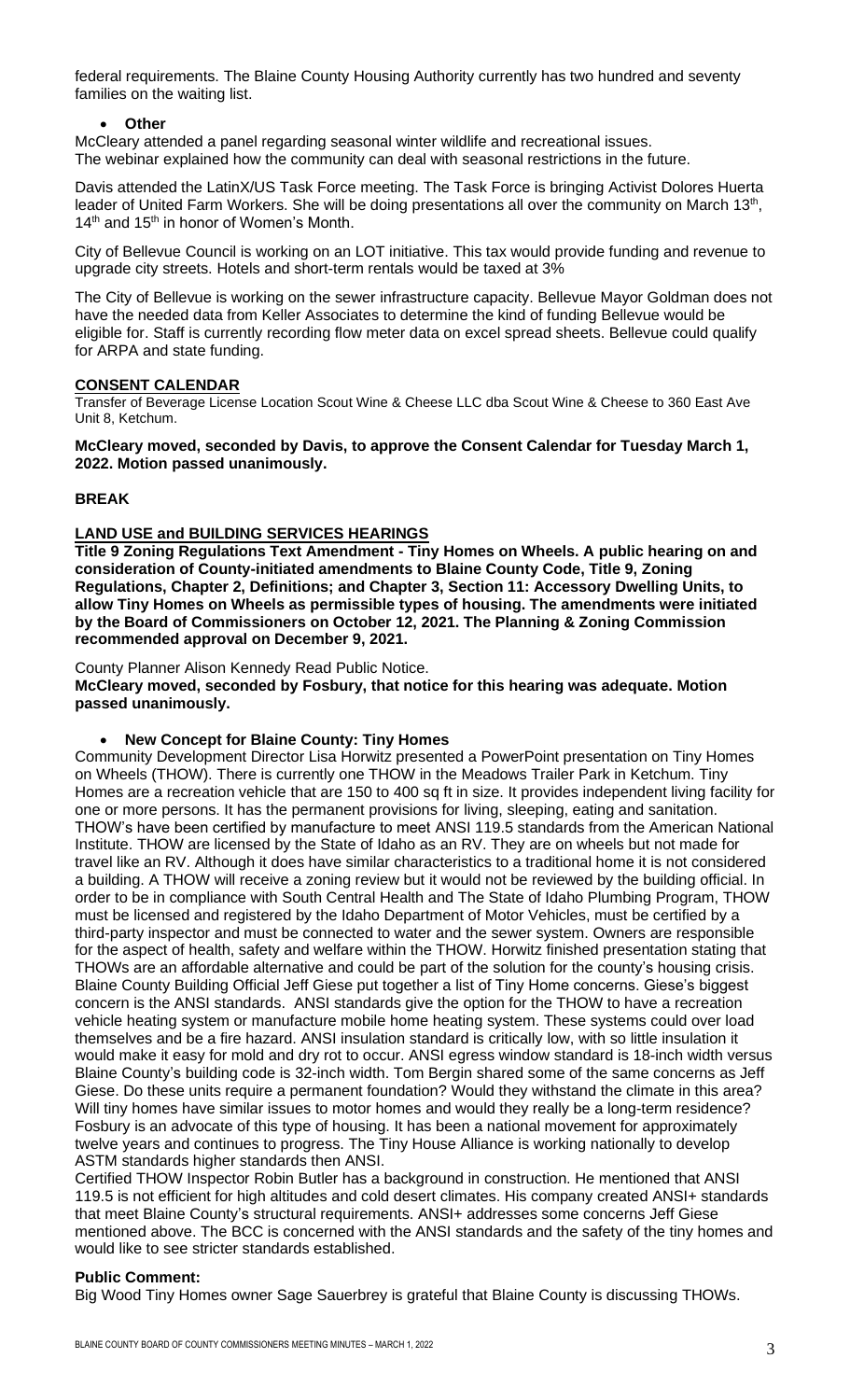He is a local resident and believes THOWs can be part of a solution to aid the housing crisis. He agrees ANSI 119.5 is not sufficient enough for our climate and believes ANSI+ standards are more fitting. He mentions the THOW he is constructing can withstand high altitudes and cold desert climate. Blaine County Realtor Julie Evans is an advocate for tiny homes, she would like for this to become a possibility in Blaine County. She acknowledged the housing crisis in the county and inflated house prices. She is hoping that she could put a Tiny Home on her property for her daughter.

• **432 Warm Springs Rd. - Appeal of Variance Decision. Board consideration of an appeal of the Hearing Examiner's approval of an application by Dana Jo & Greg Cameron for a variance to reduce the front yard setback for the construction of a new single-family residence. The 0.61-acre property is Lot 44, Blk 2, Board's Lower Ranch.**

Also present: Blaine County Chief Deputy Prosecuting Attorney Tim Graves; Land Use and Building Services Deputy Director Kathy Grotto; appellants Ryan Campbell; Jock MacGregor, Rebecca MacGregor, Victoria Jensen, Peter Jensen, John Majors and Diane Crist; variance applicants Greg and Dana Cameron; and neighbor Gary Oyen.

**Disclosures**: Chairman Fosbury said he'd received a phone call from Greg Cameron on Wednesday, February 23. Cameron wanted to confirm the County had received all materials. Fosbury was driving at the time, and wasn't sure exactly what the call was about, but said he would check when he got back to the office. He did not discuss the issue further with Cameron.

This is an appeal of a decision granting a variance to Dana Jo and Greg Cameron, located in Board's Lower Ranch.

County Attorney Tim Graves said state statute required no notice. Bergin said they provided the same public notice for this appeal hearing as was provided for the Hearing Examiner's hearing. Bergin read public notice of this appeal hearing.

#### **McCleary moved, seconded by Davis, that notice for this hearing exceeds the standards of Idaho Code. Motion passed unanimously.**

County Attorney Graves said the BCC is confined to the record that was prepared by the Hearing Examiner. The BCC's review is limited to what is in the record, including arguments previously raised by the appellants and the property owners/applicants/variance holders, whose permit could be affected by this action. There will be no public comment. If the BCC has questions, they may ask questions at the close of each argument.

The BCC set 10 minutes for the appellant to state their case; 10 minutes for the owners/variance holders to make their argument, and up to 10 minutes for final comments by the appellant.

**Additional Materials**: Land Use Director Tom Bergin said he had materials that were part of the record that had not been given to the BCC, but could be shared with the BCC if they needed them.

Bergin explained that the Camerons' previously had a house on Lot 45A, which is in the red avalanche zone, and the house was destroyed by an avalanche. The Camerons' (applicants) previously proposed other replacement houses that were decided by administrative process that are not relevant to this appeal.

The Camerons' eventually purchased adjacent Lot 44A, and now own both lots. There are other lots in the area and across the road, and a National Forest to the south. Two avalanche studies have been done, and there are two different sets of avalanche lines. A portion of Lot 44A and the proposed new residence are in the blue avalanche zone, and the map shows one avalanche flow direction directly toward the proposed house.

A 60ft driveway right-of-way exists from the edge of the property line to about 20ft from Warm Springs Road. Warm Springs Road is a major paved road in this area, with 50ft setback indicated at the building envelope. The applicant's request to the Hearing Examiner is to intrude into the 50ft setback by 12½ft. The proposed house decks are under 30" and are permissible. Bergin explained that the "major" road classification was made years ago, and was mostly based on average daily traffic. Bergin said a "minor" road has a standard 25ft setback.

## **Appellants**:

- Ryan Campbell, speaking for the appellants, asked if the variance was in the public interest. Campbell listed concerns put forth by various neighbors:
	- One on-sight notice sign posted for only the first hearing, and not posted for the next two hearings. ▫ The original Cameron application was to rebuild a 1,722sf cabin, which complied with the CC&Rs and County Code; but the new proposed house is 3,300sf, and the HOA rescinded their original approval.
	- □ Proposed house doesn't comply with Board's Ranch Homeowners CC&Rs.
	- Variance criteria include "Whether the owner can derive reasonable use of land without a variance." Campbell said the owner could certainly derive reasonable use of the lot by reducing the size and height of the house.
	- "Whether the granting of such relief will be detrimental to the public health, safety, or welfare." Campbell said his house is next door to the proposed house, and an avalanche deflected from the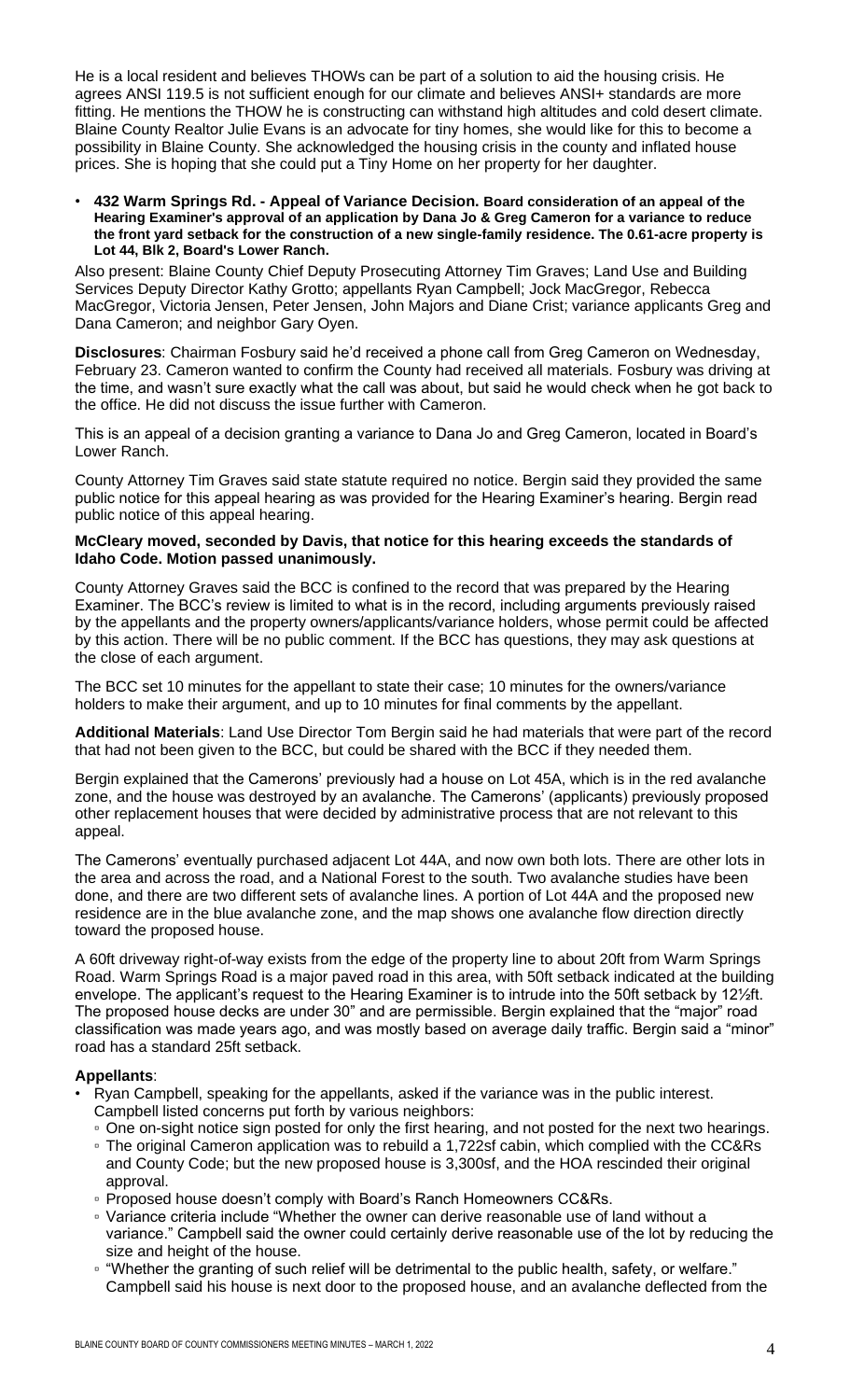subject property could go right onto his property.

- Campbell said the County's variance guidelines state, "The variance is property specific, i.e., hardship must relate to specific characteristics of the site, not circumstances, desire or intentions of the owner." and "The hardship must arise naturally from the unique physical character of the property and not from the owner's actions, i.e., a hardship cannot be self-created." Campbell said a smaller structure would negate the need for a variance.
- Campbell said the height of the proposed height of the house is unclear; and the Conditions of Approval are unclear as to the allowable height of the structure.
- Gary Oyen, longtime Board's Ranch resident and Blaine County resident, but not a member of the appellant team and so not legally able to make a public comment, shouted that the BCC was wasting their time and wasting his time.

## **Variance Holders' Rebuttal**:

- Greg Cameron said their family had had a cabin out Warm Springs for 50 years. They originally wanted to rebuild on their old lot, but after a couple years, could not get past County Code to build in the red avalanche zone. Cameron said the hearing examiner had already carefully studied all the appellants' concerns, including the size and height of the cabin.
- Dana Jo Cameron said they'd made adjustments to the cabin. She said the "hardship" is that they can't build on much of the lot's footprint. She said the County told them to get an HOA permit, which they did, and they sent the neighbors drawings of the new cabin. Cameron said 14 homes in Board's Ranch, including the Campbell house, are larger than their house, and some are on smaller lots. She said there were 14 variances granted to Board's Ranch owners since 1994. Cameron said all neighboring homeowners were invited to participate in purchasing the avalanche

study, but declined to do so.

# **Appellant's Rebuttal**:

• Ryan Campbell reiterated that he lives next door, and saw a previous avalanche deflected by a house hit another house. He said a bunch of people live within 300ft of this house, and they just want to see the Cameron house built within the building envelope and the CC&Rs.

County Attorney Graves said the Hearing Examiner's Findings state that legal notice was published in the *Idaho Mountain Express* on September 8, notice was mailed on September 7 to surrounding landowners within 300ft and to political subdivisions in Blaine County, and onsite notice was posted on the applicant's property by September 16, 2021. Graves said posting requirements are based on legal notice in the newspaper and U.S. Postal mailing notice, and not on making sure the notice actually gets in people's hands and repeatedly posted onsite when a hearing is continued. Bergin said Hearing Examiner Christopher Simms made sure on the record that people present at the first hearing were aware of the second hearing, and that people at the second hearing were made aware of the third hearing.

Graves said the County does not have authority to enforce CC&Rs, which are basically a contractual agreement among the homeowners, and, if necessary, are a civil case if there is a violation.

McCleary asked if the landowner had considered removing the lot line and working with one parcel. Cameron responded that the "hardship" was the avalanche zone, and Lot 45A is in the red avalanche zone.

#### **Deliberation**:

Fosbury said the size of the home and the CC&Rs are not relevant; the County only has regulations for the buildable area of the lot. The variance criteria asks if the hardship is created by the Camerons' design and footprint of this specific residence. Blaine County's height restriction is 30ft. Fosbury agreed that the land grade is uneven, but Bruce Smith, a licensed land surveyor, said in the Hearing Examiner's meeting that the house would not exceed 29ft height above natural ground. Fosbury said the house could be larger within the setbacks. He felt the 37½ft setback from Warm Springs Road was appropriate because Warm Springs Road in this location is on a straight alignment and it's not likely that traffic will veer off the road and damage the house.

Fosbury said the blue zone is reduced hazard, but still a hazardous area. He agreed with appellants' concerns about avalanche deflection to the south side, but deferred to avalanche surveyor Bruce Smith's expertise and statement that the avalanche is more likely to pile up against the house in a blue zone. Fosbury said the surveyor in a normal process would have provided the site plan with restrictions to the designer or licensed architect, but drawings submitted by the Camerons' are not stamped by a licensed Idaho architect.

McCleary questioned whether the Camerons' have reasonable use of the property without a variance. She felt a house could be built on this property in the blue avalanche zone without a variance; but she didn't feel this proposed structure hindered the public health and safety.

Davis said the BCC has to make their decision based on the record. She understands neighbors' concerns, but there isn't much buildable space on this lot, and the available avalanche information didn't consider the proposed house a public danger.

The BCC felt the hearing examiner made an appropriate decision in approving this variance.